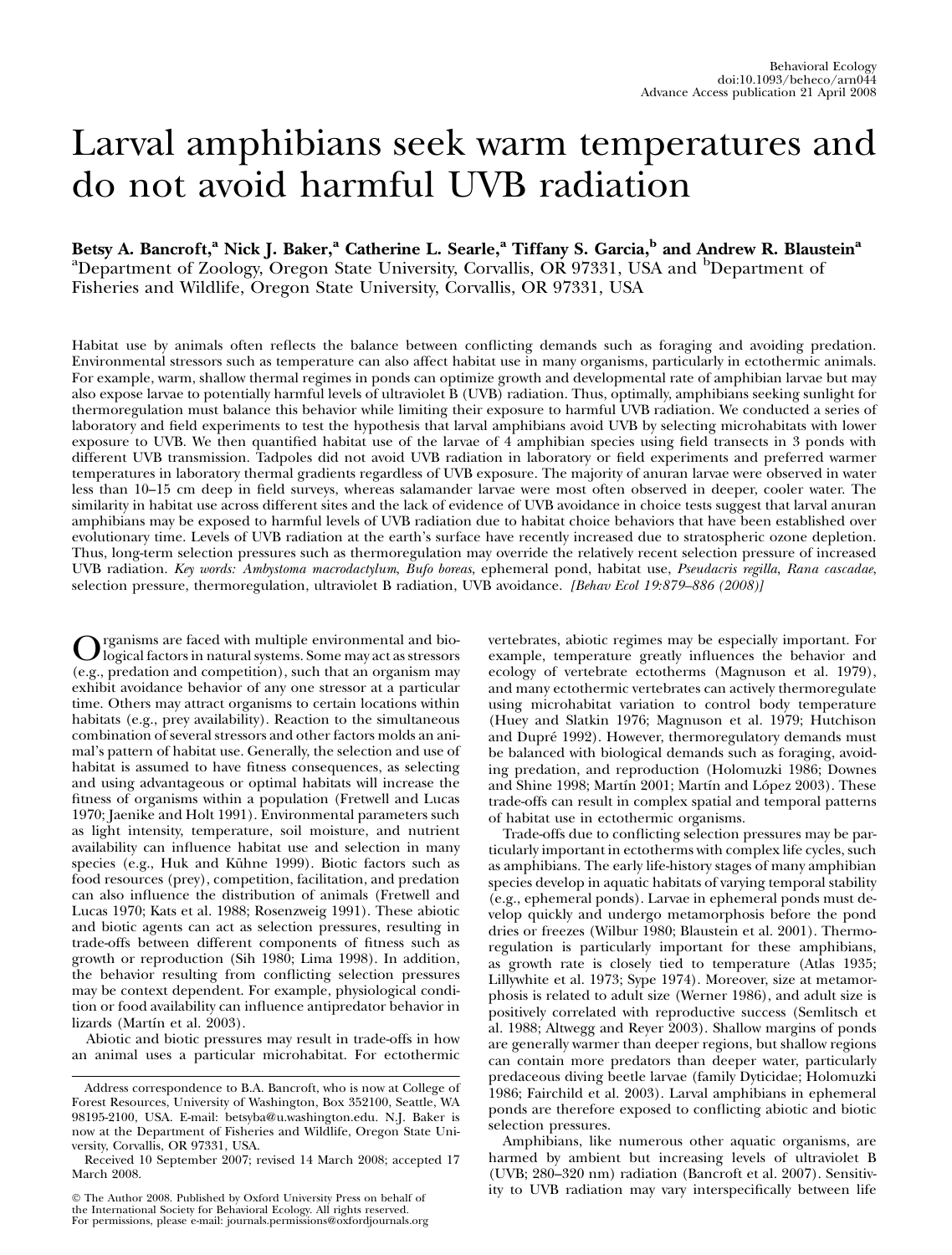stages within a species, between populations, and with environmental conditions (Pahkala et al. 2002; Blaustein and Belden 2003). Exposure to ambient levels of UVB can cause mortality (e.g., Blaustein et al. 1998; Häkkinen et al. 2001), reduce growth (Belden et al. 2000), alter behavior (Nagl and Hofer 1997; Kats et al. 2000), and increase susceptibility to disease (Kiesecker and Blaustein 1995; Kiesecker et al. 2001).

The varied negative effects of UVB on amphibians suggest that under many circumstances, it is a significant stressor for amphibians. Thus, optimally, amphibians should avoid regions of high UVB exposure. One way by which amphibians may avoid high UVB levels is to seek regions with low UVB transmittance such as shaded areas or deeper water (Belden et al. 2000; Blaustein and Belden 2003; Licht 2003). In choice experiments, larvae and adults of some species prefer areas with lower UV irradiance (Nagl and Hofer 1997; van de Mortel and Buttemer 1998; Belden et al. 2000; Garcia et al. 2004; Han et al. 2007). Palen et al. (2005) measured oviposition depth relative to percentage of surface irradiance at 10 cm, a common indicator of UVB penetration in aquatic habitats. The authors found a positive relationship between oviposition depth and UVB penetration for a salamander, Ambystoma gracile, such that eggs were found in deeper water in higher UVB environments. Two other species, however, did not alter oviposition behavior with varying UVB penetration (Palen et al. 2005). Clearly, some species avoid high levels of UVB radiation. However, avoiding UVB by seeking cooler, deeper water may reduce growth and create a conflict between thermal requirements and avoiding exposure to harmful levels of UVB. Thus, we expect habitat use to reflect the conflict between avoiding harmful UVB radiation and maintaining thermal requirements for development.

We conducted a series of experiments and used field transect information to test the hypothesis that larval amphibians avoid UVB radiation by seeking microhabitats with low UVB exposure. Thus, we 1) measured the preferred temperature of larvae in thermal gradients with a simultaneous UVB choice test, 2) conducted UVB choice tests in isothermic field enclosures to explore avoidance behaviors in the absence of a trade-off between UVB and temperature, and 3) quantified habitat use of amphibian larvae by conducting transect surveys in different amphibian habitats. We examined the larvae of 4 amphibian species known to be harmed by ambient levels of UVB radiation. Thus, we reasoned that selection pressure for these larvae to avoid UVB radiation is apparent.

# MATERIALS AND METHODS

### Study sites

Our study sites were selected to include a range of pondbreeding amphibian habitats. We collected and sampled larvae in a large lake (Todd Lake, elevation 1875 m), a large ephemeral pond (Susan's pond, elevation 1954 m), and an alpine meadow containing  $\sim$  38 small ephemeral pools (potholes, elevation 2300 m), all located in Deschutes County, OR.

## UVB avoidance in thermal gradients

These experiments tested if larval amphibians alter thermoregulatory behavior to avoid UVB radiation. Pseudacris regilla (Pacific tree frog) larvae were collected from the potholes on 17 July 2005 and Bufo boreas (western toad) larvae were collected from Todd Lake on 22 July 2005. Larvae were returned to the laboratory and kept in 38 L glass aquaria filled with treated dechlorinated tap water. Animals were fed a 3:1 mix of alfalfa pellets and fish flakes (TetraMin, Melle, Germany) ad libitum. To prevent acclimation to a constant temperature in the

laboratory, all animals were kept at 15 °C from 2000 to 0800 h and warmed to 22 °C during daylight hours. All trials were completed within 10 days of field collection.

Experimental lanes were created in 1.2-m aluminum rain gutters painted with Pratt & Lambert PalGard™ epoxy paint (Sherwin–Williams Company, Cleveland, OH) and filled to a depth of 3.5 cm with dechlorinated tap water. Thermal gradients were created by filling a small metal pocket at one end of each lane with dry ice while the opposite end was placed on a hot plate. This method allowed the establishment of a  $\sim$ 10 °C difference between the 2 ends. Temperature was recorded throughout each trial with iButton temperature loggers (Maxim Integrated Products, Sunnyvale, CA) placed every 27 cm along each experimental lane for a total of 6 iButtons per lane. In addition, thermometers were placed at each end to directly monitor temperatures throughout the trials. Each lane was covered by 2 filters, one which blocks the passage of UVB radiation (Mylar-D) and one which permits the passage of UVB radiation (acetate). Each filter covered half the length of the lanes, and 2 filters were placed such that the entire lane was covered by filters. During each trial, 4 lanes had the blocking filter placed over the warm end with the transmitting filter over the cool end, whereas the remaining 4 lanes had the transmitting filter over the warm end and the blocking filter over the cool end. Experimental lanes were placed under an array of UVB (Q-Panel UVB 313; Q-Panel, Cleveland, OH) and fullspectrum bulbs (Vita-Light; Durotest Corporation, Fairfield, NJ), such that each lane was illuminated by both types of lights. UVB radiation was measured using a hand-held Solar Light meter with a UVB probe (meter model PMA2100, probe model 2102; Solar Light Company, Philadelphia, PA). In each experiment, UVB was approximately  $10 \mu W/cm^2$  under acetate filters, whereas UVB under Mylar filters was virtually undetectable ( $\leq 0.05$   $\mu$ W/cm<sup>2</sup>). These levels are within the range of ambient UVB levels in the Oregon Cascades (Belden et al. 2000; Kiesecker et al. 2001).

Two sets of trials per day were conducted over 3 days for each species. For the first set of trials, observations began at approximately 1100 h each day, whereas the second set of trials began at approximately 1400 h each day. Our intent was to test UVB avoidance behavior of tadpoles during peak UVB hours (1100– 1700 h). Once a stable gradient was established in each of the 8 lanes, tadpoles were randomly assigned to one of the 2 UVB treatments. Each unit contained one tadpole, for a total of 24 tadpoles in each treatment. Tadpoles were allowed to acclimate for 15 min prior to observation. After the acclimation period, the location of the tadpole in each gradient was recorded from behind an observation blind every 10 min for 100 min (10 observations per tadpole). Observers were blind to treatment combinations during the course of the experiment. The temperature closest to each tadpole for each observation was used to determine average temperature selected by each tadpole. If a tadpole was located equidistant between 2 probes, the average of the 2 temperatures was used as the preferred temperature.

# Field UVB choice experiments

These experiments were designed to determine if amphibian larvae selectively avoided areas with higher UVB exposure in the absence of a thermal gradient. Trials were conducted between 1215 and 1415 h on 22 July 2005 (B. boreas, Todd Lake), 20 July 2006 (Rana cascadae, Susan's pond), and 10 August 2006 (P. regilla, potholes). Experimental units were constructed based on the methods of Belden et al. (2000) and consisted of plastic boxes (34 cm length  $\times$  21 cm width  $\times$  11 cm depth) floated in the pond with Styrofoam floats on all 4 sides with mesh panels to allow for water circulation. One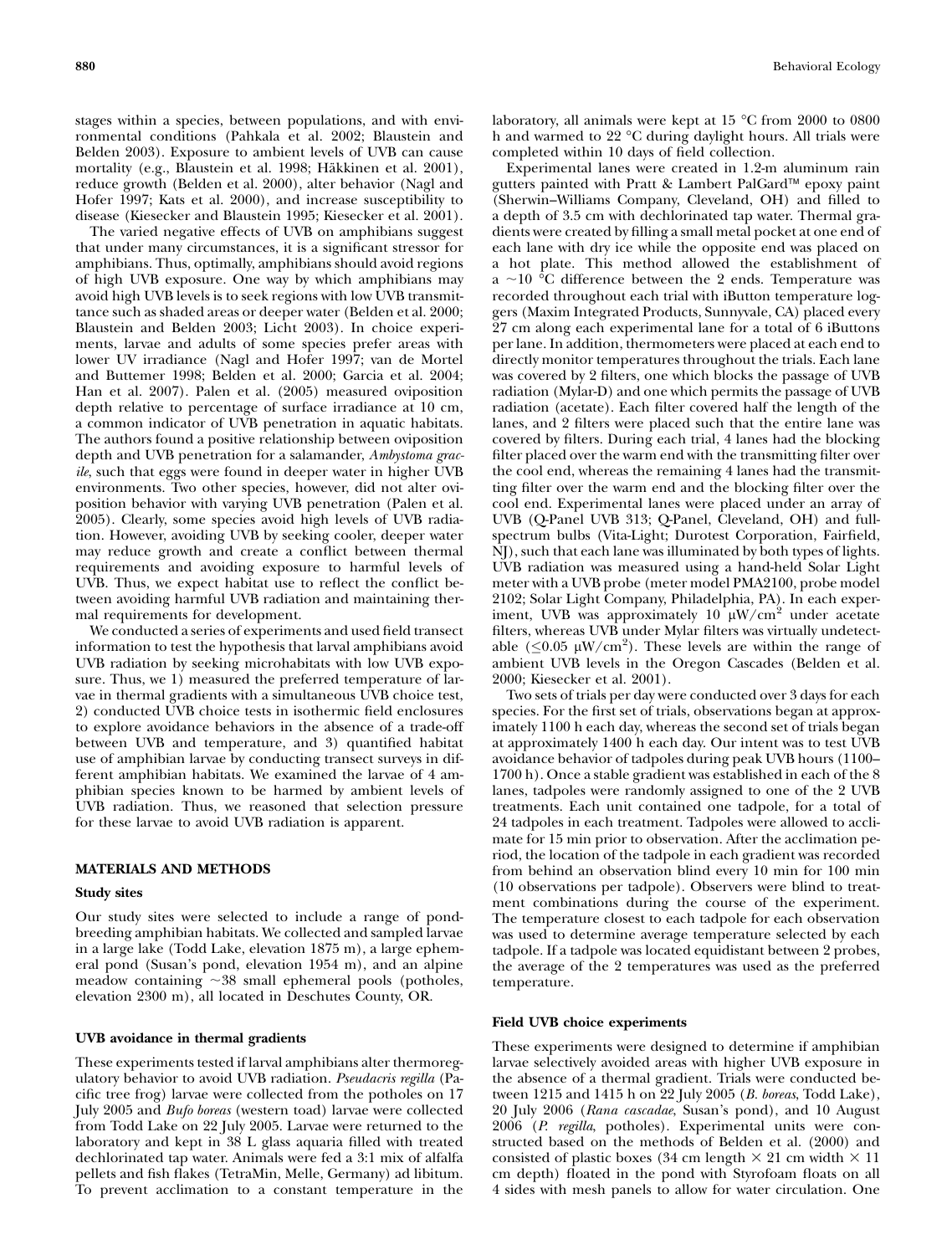half of each container was randomly assigned a UVB blocking filter (Mylar-D). The other half of each container was covered with a UVB transmitting filter (acetate). Tadpoles  $(N = 24)$ were placed singly in each box and allowed to acclimate for 15 min prior to observation. The location of each tadpole within the unit was recorded by an observer blind to treatment every 10 min for 120 min, for a total of 12 observations per tadpole. Halfway through the trials, each box was rotated 180° to avoid bias due to cardinal direction. After rotating the boxes, tadpoles were allowed 10 min to acclimate before resuming the trials. Temperatures on each side were recorded in a subsample of units at the end of each trial. UVB radiation was measured at the beginning of each trial under the filters using a hand-held Solar Light meter with UVB probe (see model information under ''laboratory trials''). The Mylar filters transmitted approximately 10% of ambient UVB, and the acetate filters transmitted 75–80% of ambient UVB. UVB levels differed on each day but were approximately 10–16  $\mu$ W/cm<sup>2</sup> under acetate filters.

# Field transects

Field transects were used to supplement our experimental tests. We applied field transects at Susan's pond, Todd Lake, and the potholes to quantify thermoregulatory behaviors and UVB exposure in natural systems. The distance between transects and length of each transect varied between locations based on water body size and shape. Transects at Susan's pond (19–20 July 2006) were 10 m long with 20 m separating the 3 transects. At Todd Lake (9–10 August 2006), transects were 7 m long, with 35 m between the 3 transects. Transects were run perpendicular to shore and were divided into 1-m<sup>2</sup> sections. We attached vertical arrays of iButton temperature loggers at 2- (Susan's pond) or 3-m (Todd Lake) intervals to record temperature at different depths. Each array consisted of iButtons located at 20-cm intervals from the surface to the bottom of the pond. At Susan's pond and Todd Lake, an individual iButton was placed in the shallowest portion of each transect next to shore. Individual ponds at the potholes site (10 August 2006) were too small to contain more than one transect; thus, we selected 4 representative ponds and aligned each transect along the widest axis of each pond. Transect length varied based on the size of the pond and were 4–7 m long. The 4 ponds selected at the potholes were physically different from each other and from both Susan's pond and Todd Lake. With the exception of pond C, the ponds were steep sided without a shallow margin. Thus, iButtons were placed approximately 1.5 and 3.5 m from shore in 2 of the 4 ponds.

All transects were in place by 1000 h. We allowed sediment to settle for 30 min prior to walking along transects. For each observation, 2 observers slowly walked either side of each transect, counting the number of larvae of any observed amphibian species within his or her half of the square meter. Care was taken not to disturb animals or sediment. We measured UVB radiation at the surface of the water and at every depth from 10 to 50 cm (or the bottom of the pond) before each observation period using a hand-held light meter with a UVB probe (see model listed under UVB avoidance in thermal gradients). Our goal was to capture larval movement due to diel thermal fluctuations. At Susan's pond and Todd Lake, we walked along each transect 3 times a day for 2 consecutive days. We walked along the transects at Susan's pond and Todd Lake in the morning (0900–1100 h), afternoon (1400–1500 h), and in the evening (1800–1900 h). Transects at the potholes were in place for 1 day. We walked along the transects at the potholes twice, once in the afternoon (1200 h) and once in the evening (1700 h).

The number of tadpoles observed in each transect varied widely across transects and at each sampling time. We normalized the data using the square root transformation (all species at the potholes and Ambystoma macrodactylum in Susan's pond), the logit transformation (P. regilla and R. cascadae at Susan's pond), and the natural log transformation (B. boreas at Todd Lake). After transformation, we used mixed effects models to explore the effects of observation date, observation time, water depth, and the second-order interactions among these 3 factors on the distribution of amphibian larvae. Transect number was considered a random effect in these mixed models. Each site and species were analyzed separately.

#### RESULTS

#### UVB avoidance in thermal gradients

Thermal gradients ranged from 20 to 31  $^{\circ}$ C in the Pacific tree frog trials and from  $21$  to  $31 °C$  in the western toad trials. No difference in average temperature selected was detected between treatments in either *P. regilla* ( $P = 0.885$ ) or *B. boreas* larvae ( $P = 0.293$ ; Mann–Whitney U test; Table 1). Both species selected relatively warm temperatures (Table 1). Because we did not detect a difference in mean temperature selection, we used equivalency tests and calculated the least significant value using power analysis. The equivalency test and power analysis support our findings of no difference between mean temperatures selected in the 2 UVB treatments (Table 1).

# Field UVB choice experiments

We found no evidence for UVB avoidance in larvae of the 3 species in these experiments (binomial test; P. regilla,  $P =$ 0.16; B. boreas,  $P = 0.15$ ; R. cascadae,  $P = 0.14$ ). Three B. boreas larvae escaped during the trials and were excluded from the analysis. Several tadpoles from each species exhibited no choice between sides (i.e., equal number of observations on each side of the container). However, as the majority of tadpoles exhibited a choice (16/21 B. boreas, 19/24 R. cascadae,

## Table 1

Results from Mann–Whitney *U* test, equivalency test, and power analysis in thermal gradient laboratory trials

| <b>Species</b>    | Treatment                 | Average temperature<br>selected (1 standard error) | $\boldsymbol{n}$ | df | Z value       | P value | Equivalence<br>P value | Least significant<br>value |
|-------------------|---------------------------|----------------------------------------------------|------------------|----|---------------|---------|------------------------|----------------------------|
| Western toad      | UV shielded<br>UV exposed | 28.2(0.5)<br>27.6(0.4)                             | 24<br>24         |    | $_{\rm 1.05}$ | 0.29    | 0.03                   | 1.34                       |
| Pacific tree frog | UV shielded<br>UV exposed | 25.2(0.4)<br>25.1(0.5)                             | 24<br>24         |    | $-0.13$       | 0.89    | 0.002                  | 1.26                       |

Treatment indicates the UVB exposure of the warm end of the gradient.

 $*$  Practical difference = 2  $^{\circ}$ C.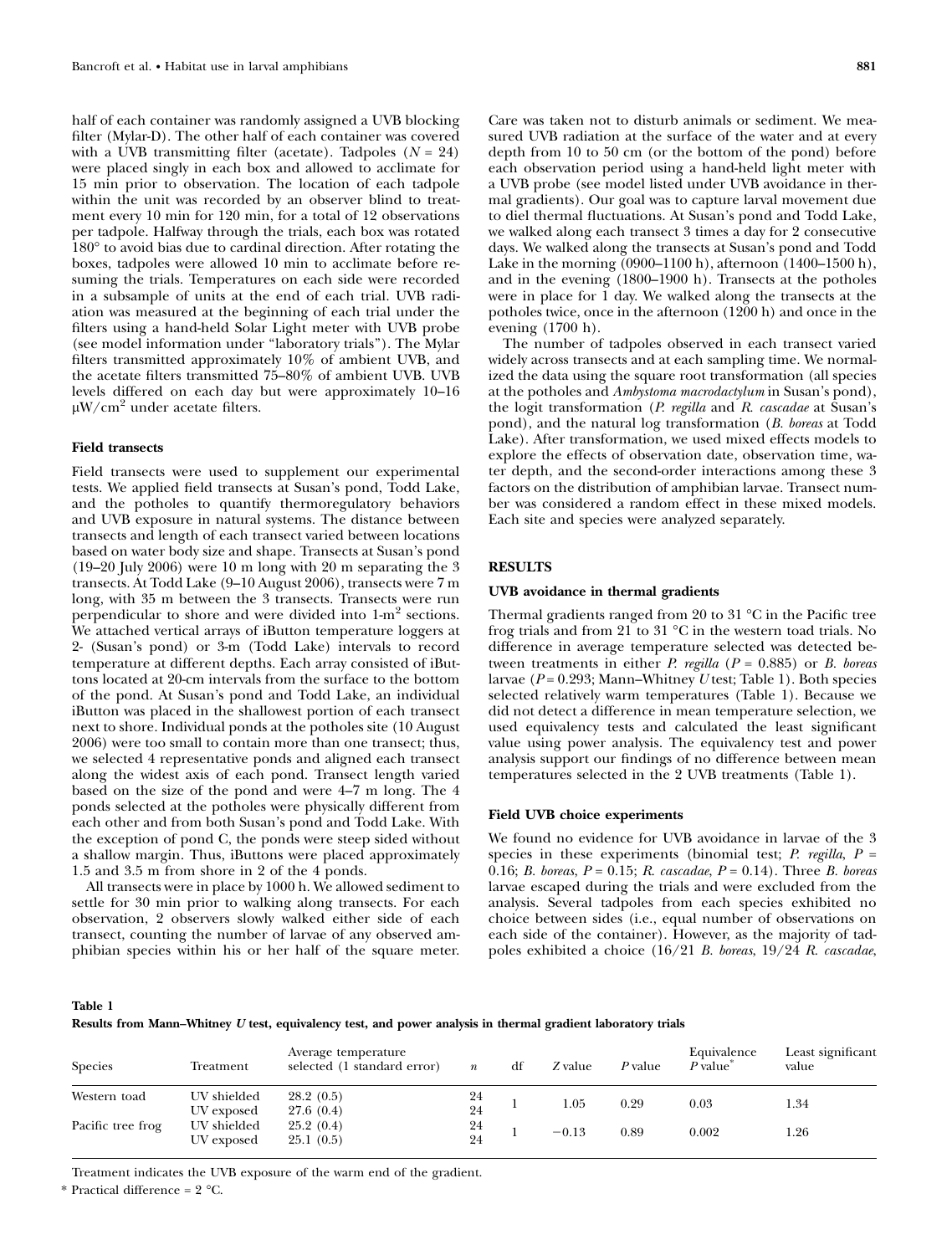

#### Figure 1

UVB profiles from all sites during midday. Todd Lake had the highest UVB transmittance. Only ponds A and C are shown from the potholes for clarity. The transmittance of pond B was nearly identical to pond A, whereas pond D was similar to pond C. Note the log scale used on the y axis.

and  $21/24$  P. regilla), tadpoles with no preference were excluded from the analysis. No difference in temperature was observed between sides in any trial (Wilcoxon signed-rank test; B. boreas:  $P = 0.99$ , degrees of freedom [df] = 5; R. cascadae:  $P = 0.13$ , df = 4; P. regilla:  $P = 0.99$ , df = 5).

# Field transects

# Abiotic parameters

Asexpected,UVBirradiancewashighlycorrelatedwithwaterdepth at all sites during all observation times ( $r^2 > 0.97$ ; Figure 1). In addition, water temperature was generally negatively correlated with water depth, particularly at midday (Table 2). The similarity in the direction of the correlation between depth and water temperature and UVB irradiance results in warm regions with high UVB irradiance and cool regions with low UVB irradiance. Thus, using water depth as a parameter allowed us to test for a trade-off between thermoregulation and UVB avoidance. In addition, using water depth as a proxy for both UVB radiation and temperature avoided multicollinearity in our statistical models. Maximum temperature gradients varied widely among sites, with the potholes having the least difference between maximum and minimum temperatures  $(4.5 \text{ °C}, \text{Table 2}).$ 

## Species distributions

Similar trends in distribution were observed for all anuran species at Todd Lake and Susan's pond. An interaction between amphibian distribution (number of tadpoles observed at each depth) and time of observation was detected for all anuran species (Table 3). This interaction is the result of diurnal movements toward shore, such that more tadpoles were observed in shallow water at midday (Figures 2 and 3). Both B. boreas and R. cascadae were more common in deep water during morning and evening observations, whereas P. regilla were observed in deep water only during the evening. In contrast, salamander larvae were more common in deeper water at all observation times (Table 3, Figure 2). Fewer salamander larvae were observed on 20 July, the warmer of the 2 observation days at Susan's pond (Table 3). No relationship between depth and amphibian distribution was observed for any species at the potholes (Figure 4).

# DISCUSSION

Amphibian larvae did not avoid UVB radiation in any of our experimental trials, even in the absence of other environmental cues such as temperature. Our field transects showed that the majority of anuran larvae were observed in very shallow regions during midday, resulting in exposure to high levels of UVB radiation. Our experimental data and surveys are consistent with others who have shown that larval and postmetamorphic amphibians seek sunlight, bask, and are often found in shallow water, most probably for thermoregulation (e.g., Lillywhite 1970; Bradford 1984; Wollmuth et al. 1987; Wollmuth and Crawshaw 1988; Hutchison and Dupré 1992). UVB radiation negatively affects all 4 of the species we used in this study (e.g., Blaustein et al. 1994, 1997, 2005; Kiesecker and Blaustein 1995; Belden et al. 2000; Kiesecker et al. 2001; Bancroft 2007). These negative effects include mortality and sublethal effects that may reduce growth and development in larvae and postmetamorphic individuals (e.g., Belden et al. 2000; Blaustein et al. 2005). Our UVB avoidance hypothesis was generally not supported by our experimental data. In laboratory thermal gradients, larval P. regilla (Pacific tree frog) and B. boreas (western toad) did not avoid UVB by selecting cooler temperatures with lower UVB levels. Rather, larvae preferred relatively high temperatures, regardless of UVB exposure, thus illustrating the strong selection pressures for thermoregulation. In the field, larvae of these 2 species, in addition to R. cascadae (Cascades frog) larvae, showed no preference for low UVB areas in choice tests. Using similar methods, Belden et al. (2000) found that larval A. macrodactylum (long-toed salamander) preferred shade to full sun but

#### Table 2

Correlation between water depth and water temperature at 3 amphibian breeding habitats in Deschutes County, OR

| <b>Site</b>           | Time (h) | Spearman's rho | P value  | Maximum temperature<br>gradient $(^{\circ}C)$ |
|-----------------------|----------|----------------|----------|-----------------------------------------------|
| <b>Todd Lake</b>      | 0900     | 0.21           | 0.15     | $16.5 - 18.5$                                 |
|                       | 1400     | $-0.46$        | < 0.0001 | $17.0 - 25.5$                                 |
|                       | 1800     | $-0.057$       | 0.66     | $18.5 - 22.5$                                 |
| Susan's pond          | 1000     | $-0.5585$      | < 0.0001 | $19.0 - 24.5$                                 |
|                       | 1400     | $-0.5605$      | < 0.0001 | $18.0 - 30.0$                                 |
|                       | 1800     | $-0.5198$      | < 0.0001 | $23.5 - 28.5$                                 |
| Potholes <sup>a</sup> | 1200     | $-0.89$        |          | $17.5 - 20.0$                                 |
|                       | 1600     | $-0.83$        |          | $20.0 - 24.5$                                 |

 $^a$  Too few observations to generate  $P$  values at the potholes (only 5 temperature loggers per pond).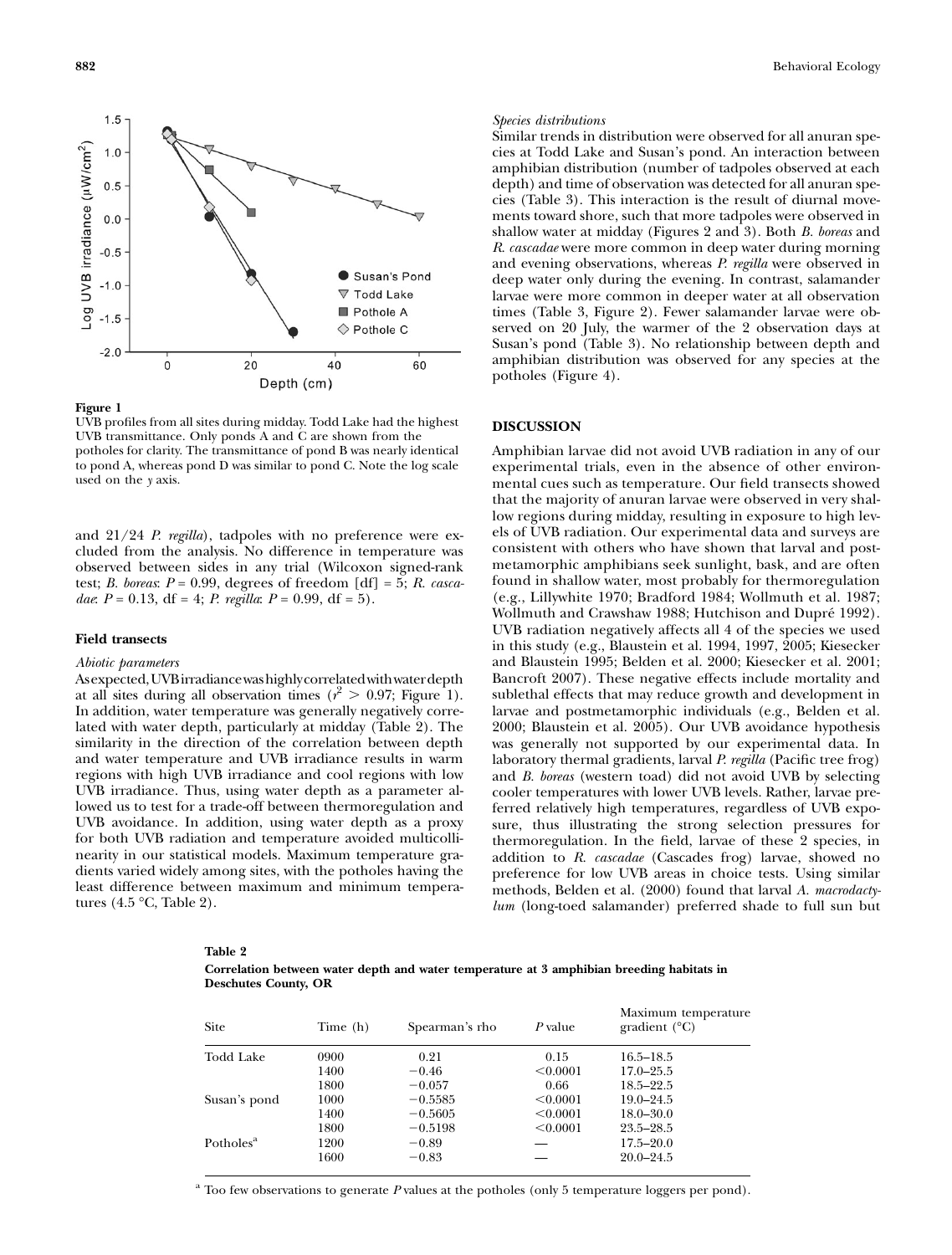| Site         | Species              | Source of variation | $F$ ratio $(P)$ | df     |
|--------------|----------------------|---------------------|-----------------|--------|
| Todd Lake    | Western toad         | Date                | $0.07$ (NS)     | 1, 114 |
|              |                      | Time                | $15.84$ (***)   | 2, 114 |
|              |                      | Depth               | $0.96$ (NS)     | 1, 115 |
|              |                      | Date $\times$ time  | 2.11 (NS)       | 2, 114 |
|              |                      | Date $\times$ depth | 3.77 (NS)       | 1, 114 |
|              |                      | Time $\times$ depth | $6.50$ (**)     | 2, 114 |
| Susan's pond | Long-toed salamander | Date                | 6.19 $(*)$      | 1, 168 |
|              |                      | Time                | $0.19$ (NS)     | 2, 168 |
|              |                      | Depth               | $77.95$ $(***)$ | 1, 166 |
|              |                      | Date $\times$ time  | $2.00$ (NS)     | 2, 168 |
|              |                      | Date $\times$ depth | $1.72$ (NS)     | 1, 168 |
|              |                      | Time $\times$ depth | $1.68$ (NS)     | 2, 168 |
|              | Cascades frog        | Date                | $0.056$ (NS)    | 1, 148 |
|              |                      | Time                | $1.99$ (NS)     | 2, 149 |
|              |                      | Depth               | 6.90 $(**)$     | 1, 131 |
|              |                      | Date $\times$ time  | $0.04$ (NS)     | 2, 146 |
|              |                      | Date $\times$ depth | $1.74$ (NS)     | 1, 148 |
|              |                      | Time $\times$ depth | 6.68 $(**)$     | 2, 148 |
|              | Pacific tree frog    | Date                | $1.2573$ (NS)   | 1, 120 |
|              |                      | Time                | $11.7943$ (***) | 2, 118 |
|              |                      | Depth               | $15.4972$ (***) | 1, 120 |
|              |                      | Date $\times$ time  | $1.0895$ (NS)   | 2, 120 |
|              |                      | Date $\times$ depth | $0.1919$ (NS)   | 1, 118 |
|              |                      | Time $\times$ depth | 3.5018 $(*)$    | 2, 118 |

Table 3 Quantifying habitat use in larvae of 4 amphibian species in Deschutes County, OR

Fixed effect results from mixed models testing the hypothesis that larval amphibians avoid UVB radiation by seeking cooler, deeper water during peak UV hours. Transect number (3 per observation time per site) was included as a random effect in these models. NS, Not significant.  $*P < 0.05$ .

 $*$  $P < 0.01$ .

 $***P < 0.0001$ .

did not discriminate between differences in UVB levels manipulated by plastic filters. The results of the 2 experiments presented here, in conjunction with previous research, suggest that the larvae of the 4 species in this study do not avoid sunlight with potentially harmful levels of UVB radiation. Our field transects corroborate our experimental data. If amphibian larvae avoid UVB in the field, we would expect to see fewer larvae in shallow water at Todd Lake due to the relatively high UVB transmittance at this lake. Yet, we observed large numbers of tadpoles in shallow water  $(<10 \text{ cm})$ , despite high levels of UVB at these depths in Todd Lake. Although the transect data are a 1- or 2-day snapshot of the field conditions, the similarity between our experimental results, transect data, and data collected by Belden et al. (2000) are striking and suggest that we accurately captured the habitat use of these species in the larval stage.

The habitat use exhibited by the anuran larvae in this study exposes them to potentially damaging levels of UVB radiation. Some studies have suggested that habitat characteristics such as dissolved organic carbon (DOC) may fully protect amphibians from damage caused by UVB radiation (Adams et al. 2001; Palen et al. 2002). DOC provides protection from UVB by reducing the penetration of harmful wavelengths through the water column. However, these studies did not consider temporal and spatial habitat use within a pond and the potential for other selection pressures to affect exposure to UVB. Our results suggest that anuran larvae preferentially exploit warm, shallow water during midday when UVB radiation is high. Ignoring larval behavior and temporal fluctuation in environmental parameters such as temperature can result in erroneous conclusions about the functional role of DOC as a photoprotectant. Even high amounts of DOC cannot provide protection in very shallow water, as larvae will be very close to the surface with little intervening water to provide protection. Although the effects of UVB radiation on survival of amphibians vary among species (e.g., Häkkinen et al. 2001), the overall effect of UVB on amphibians tends to be large and frequently acts synergistically with other environmental stressors such as contaminants (Bancroft et al. forthcoming). Thermoregulatory behaviors combined with increasing levels of UVB radiation result in exposure to higher, potentially damaging, levels of UVB that may interact with other anthropogenic stressors in aquatic habitats.

The lack of UVB avoidance in our field trials and the strong influence of temperature on habitat use in our laboratory trials suggest that the patterns we observed in our field surveys are the result of thermoregulatory behavior. The absence of a relationship between the number of larvae observed and water depth at the potholes provides further support for this assertion. The pothole ponds had the smallest thermal gradient, 4.5 °C, compared with 8.5 °C at Todd Lake and 12 °C at Susan's pond. Temperature is frequently the dominant physical factor affecting physiology and behavior of larval amphibians (Ultsch et al. 1999). The diel movements of B. boreas tadpoles at Todd Lake closely followed diel temperature fluctuations, suggesting a strong relationship between temperature and habitat use. Wollmuth et al. (1987) found the highest densities of Cascades frog tadpoles in the warmest (and shallowest) regions of a pond, and tadpole aggregations moved throughout the afternoon to track the warmest temperatures. The importance of temperature as a cue guiding habitat use is not surprising given the influence of temperature on growth rate in amphibians (Atlas 1935; Ryan 1941; Álvarez and Nicieza 2002).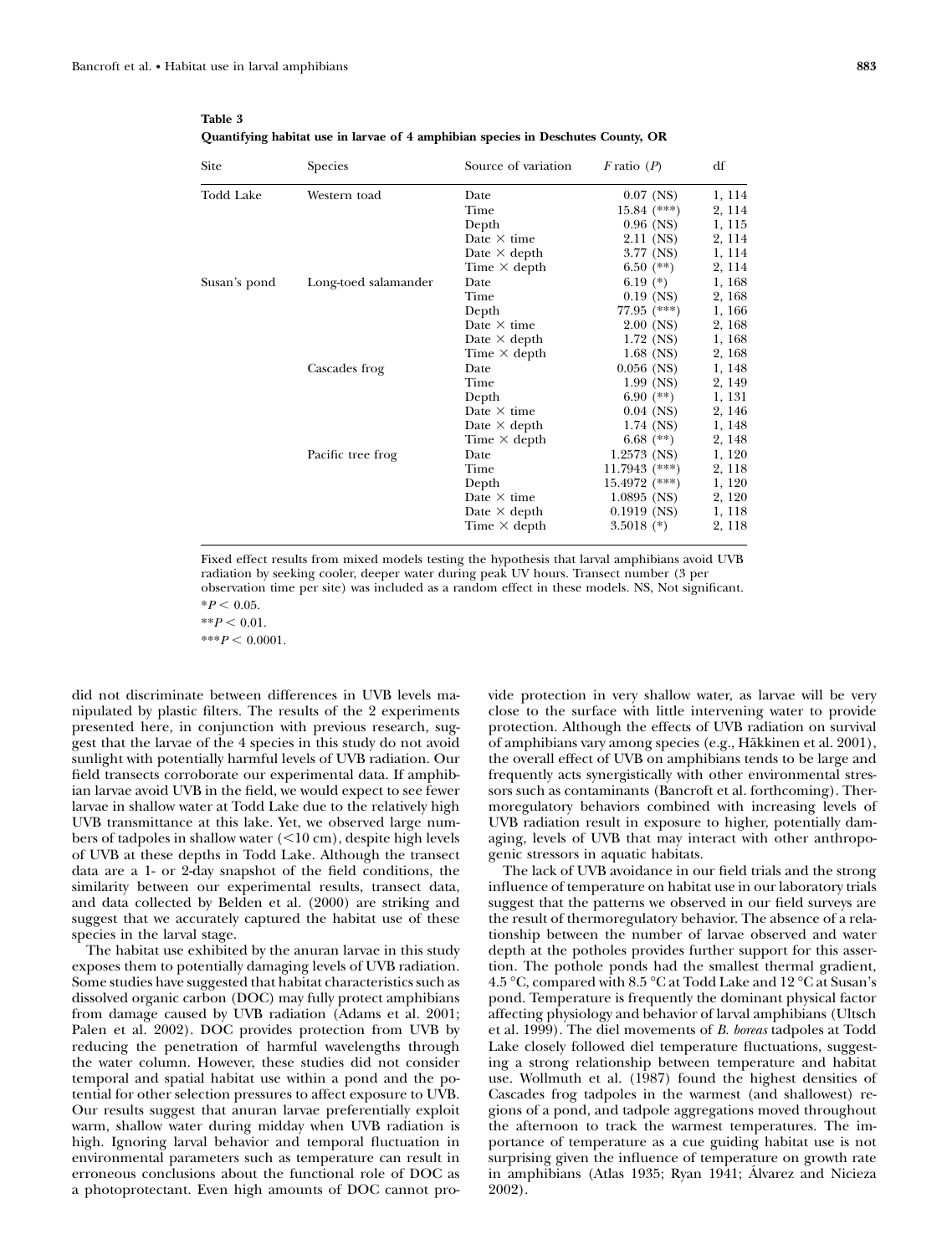

Figure 2

Distribution of the larvae of 3 species at midday on 20 July 2006 in Susan's pond, Deschutes County, OR. Thick black line in the bottom panel represents the bottom of the pond, and the numbers are temperature in degrees Celsius. Bars represent the mean percentage of larvae of each species observed at each depth  $\pm$  standard error (mean of 3 transects). The majority of anuran larvae (Rana cascadae and Pseudacris regilla) were observed closer to shore in water  $\leq 15$  cm deep. Most salamander larvae (Ambystoma macrodactylum) were observed in water  $>20$  cm deep.

Amphibians developing in any of the 3 sites in our study are under pressure to develop quickly and emerge from the water before the habitat either dries (pothole and Susan's ponds) or freezes (Todd Lake). Selection for thermoregulatory behaviors that speed development may have been intense and taken precedence over selection for UVB avoidance in these populations due to the extreme nature of these sites. Because all 3 of the sites in the current study undergo rapid environmental changes near the end of larval development, we may be unable to detect any context-dependent behavior in response to conflicting selection pressures in these populations. UVB avoidance behavior might be more common in systems where thermoregulation is less important. In addition, several other factors not measured in the current study likely contribute to habitat use in larval amphibians, including distribution of food resources, predators, and other abiotic parameters such as dissolved oxygen. Temperature likely interacts with all these factors, which may result in strong selection for seeking warm shallow water during peak UV hours, despite the negative consequences of UVB exposure.

Our results suggest that, over evolutionary history, UVB radiation has been a lower order selective pressure, where the benefits of rapid development resulting from seeking warm temperatures outweighed the costs associated with UVB exposure in these sites. Amphibians have been exposed to UVB radiation throughout evolutionary history (Cockell 2001) and





Distribution of Bufo boreas larvae in Todd Lake, Deschutes County, OR, on 10 August 2006. The thick black line indicates the bottom of the lake. Contour lines represent thermal stratification in degrees Celsius. Bars indicate the mean percentage  $(\pm SE)$  of B. boreas tadpoles observed in 3 transects in the morning (A), midday (B), and evening (C).

are able to mediate damage caused by UVB via several mechanisms (reviewed in Blaustein and Belden 2003). The presence of several types of mediators suggests that UVB has exerted selective pressure on amphibians over evolutionary time. However, UVB levels reaching the earth's surface have increased to unprecedented levels in modern time  $(<100$ years ago) due to stratospheric ozone depletion (Solomon 1999). We suggest that UVB avoidance behaviors may not have had time to evolve in this system (Blaustein and Bancroft 2007). Furthermore, our results suggest that larval amphibians are exposed to potentially damaging doses of UVB as a consequence of thermoregulatory behaviors.

Habitat selection behavior is a reflection of many potentially interacting pressures. Conflicting selection pressures may result in inefficient avoidance behaviors (Sih 1992) and patterns of habitat use that are unpredictable and nonoptimal. Including the interplay among various stressors in natural systems is vital to our understanding of how conflicting selection pressures may affect organisms.

# FUNDING

National Science Foundation (DBI-0309959 to T.S.G.); Oregon State University Department of Zoology Research Fund award to B.A.B.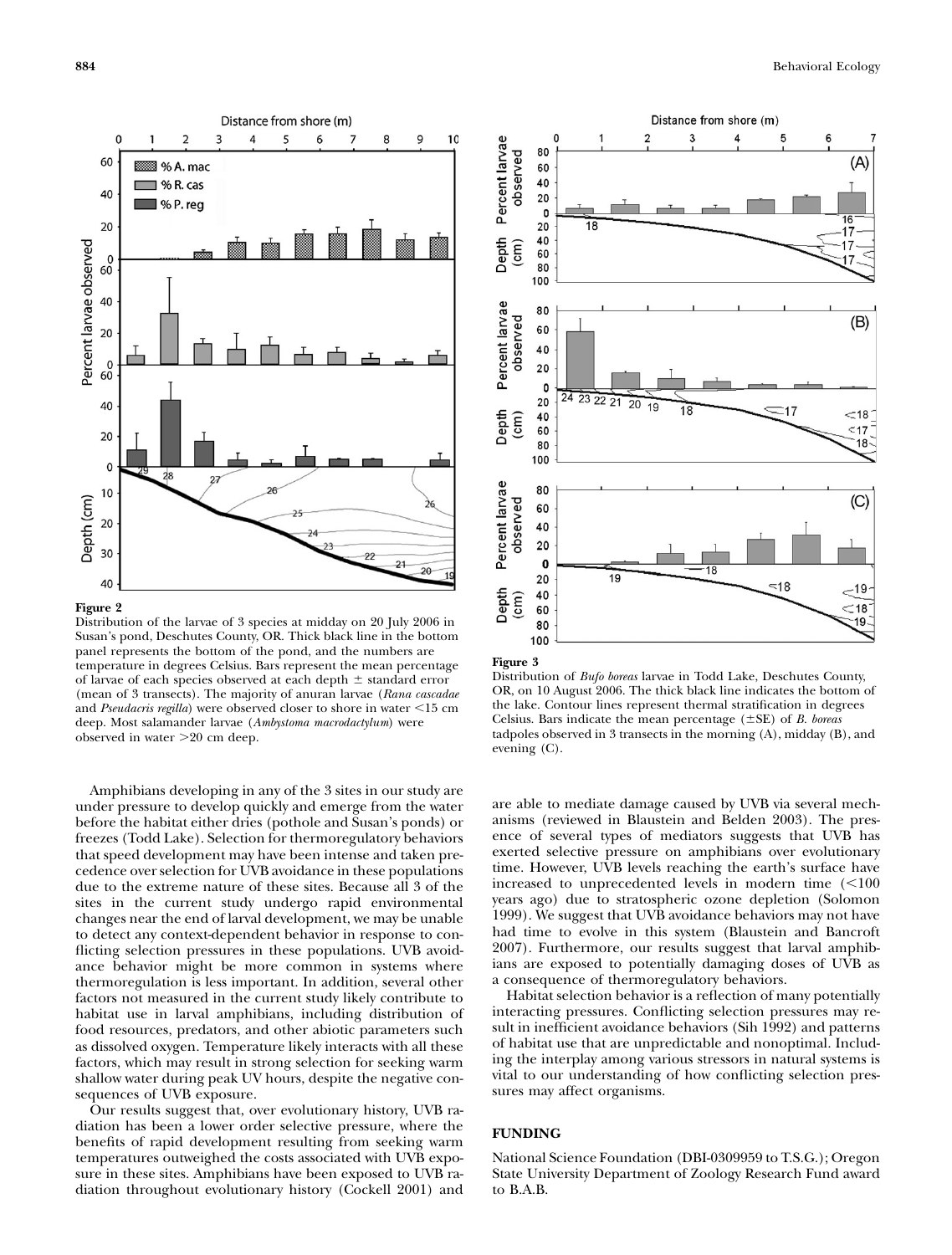

# Figure 4

Distribution of larvae at midday on 10 August 2006 at the potholes, Deschutes County, OR. Individual potholes (A–D) are shown separately. Bars indicate percentage of each species observed within each depth class.

M. Kavanaugh, L. E. Petes, and R. H. Bancroft provided assistance in the field. Conversations with L. Crawshaw were essential to the design of the thermal gradients. B. A. Menge and E. Seabloom provided statistical advice. C. Baker provided housing for B.A.B., N.J.B., and C.L.S. during field observations. We thank B. A. Han, M. Fancher, K. Kowalczyk, O. Fielding III, and S. Poliakoff for assistance. Comments from W. Cresswell and 2 anonymous reviewers substantially improved the manuscript.

# REFERENCES

- Adams MJ, Schindler DE, Bury RB. 2001. Association of amphibians with attenuation of ultraviolet-b radiation in montane ponds. Oecologia. 128:519–525.
- Altwegg R, Reyer H-U. 2003. Patterns of natural selection on size at metamorphosis in water frogs. Evolution. 57:872–882.
- A´lvarez D, Nicieza AG. 2002. Effects of temperature and food quality on anuran larval growth and metamorphosis. Funct Ecol. 16:640–648.
- Atlas M. 1935. The effect of temperature on the development of Rana pipiens. Physiol Zool. 8:290.
- Bancroft BA. 2007. Ultraviolet radiation as an environmental stressor of amphibians. Corvallis (OR): Oregon State University. 177 p.
- Bancroft BA, Baker NJ, Blaustein AR. 2007. The effects of UVB radiation in freshwater and marine organisms: a synthesis through meta-analysis. Ecol Lett. 10:332–345.
- Bancroft BA, Baker NJ, Blaustein AR. Forthcoming. A meta-analysis of the effects of ultraviolet B radiation and its synergistic interactions with pH, contaminants and disease on amphibian survival. Conserv Biol. (in press).
- Belden LK, Wildy EL, Blaustein AR. 2000. Growth, survival and behavior of larval long-toed salamanders (Ambystoma macrodactylum) exposed to ambient levels of UV-B radiation. J Zool Lond. 251: 473–479.
- Blaustein AR, Bancroft BA. 2007. Amphibian population declines: evolutionary considerations. Bioscience. 57:437–444.
- Blaustein AR, Belden LK. 2003. Amphibian defenses against ultraviolet-B radiation. Evol Dev. 5:89–97.
- Blaustein AR, Hoffman PD, Hokit DG, Kiesecker JM, Walls SC, Hays JB. 1994. UV repair and resistance to solar UV-B in amphibian eggs: a link to population declines? Proc Natl Acad Sci USA. 91: 1719–1795.
- Blaustein AR, Kiesecker JM, Chivers DP, Anthony RG. 1997. Ambient UV-B radiation causes deformities in amphibian embryos. Proc Natl Acad Sci USA. 94:13735–13737.
- Blaustein AR, Romansic JM, Scheessele EA. 2005. Ambient levels of ultraviolet-B radiation cause mortality in juvenile Western toads, Bufo boreas. Am Midl Nat. 154:375–382.
- Blaustein AR, Wildy EL, Belden LK, Hatch A. 2001. The influence of abiotic and biotic factors on amphibians in ephemeral ponds with special reference to long-toed salamanders (Ambystoma macrodactylum). Isr J Zool. 47:333-345.
- Bradford DF. 1984. Temperature modulation in a high-elevation amphibian, Rana muscosa. Copeia. 1984:966–976.
- Cockell CS. 2001. A photobiological history of earth. In: Cockell CS, Blaustein AR, editors. Ecosystems, evolution and ultraviolet radiation. New York: Springer. p. 63–79.
- Downes S, Shine R. 1998. Heat, safety or solitude? Using habitat selection experiments to identify a lizard's priorities. Anim Behav. 55:1387–1396.
- Fairchild GW, Cruz J, Faulds AM, Short AEZ, Matta JF. 2003. Microhabitat and landscape influences on aquatic beetle assemblages in a cluster of temporary and permanent ponds. J North Am Benthol Soc. 22:224–240.
- Fretwell SD, Lucas HL. 1970. On territorial behavior and other factors influencing habitat distribution in birds. I. Theoretical development. Acta Biotheor. 19:16–36.
- Garcia TS, Stacy J, Sih A. 2004. Larval salamander response to UV radiation and predation risk: color change and microhabitat use. Ecol Appl. 14:1055–1064.
- Häkkinen J, Pasanen S, Kukkonen JVK. 2001. The effects of solar UV-B radiation on embryonic mortality and development in three boreal amphibians (Rana temporaria, Rana arvalis, and Bufo bufo). Chemosphere. 44:441–446.
- Han BA, Kats LB, Pommerening RC, Ferrer RP, Murry-Ewers M, Blaustein AR. 2007. Behavioral avoidance of ultraviolet-B radiation by two species of neotropical poison-dart frogs. Biotropica. 39:433–435.
- Holomuzki JR. 1986. Predatory avoidance and diel patterns of microhabitat use by larval tiger salamanders. Ecology. 67:737–748.
- Huey RB, Slatkin M. 1976. Cost and benefits of lizard thermoregulation. Q Rev Biol. 51:363–384.
- Huk T, Kühne B. 1999. Substrate selection by Carabus clatratus (Coleoptera, Caribidae) and its consequences for offspring development. Oecologia. 121:348–354.
- Hutchison VH, Dupré RK. 1992. Thermoregulation. In: Feder ME, Bruggren WW, editors. Environmental physiology of the amphibia. Chicago: University of Chicago Press. p. 206–249.
- Jaenike J, Holt RD. 1991. Genetic variation for habitat preference: evidence and explanations. Am Nat. 137:S67–S90.
- Kats LB, Kiesecker JM, Chivers DP, Blaustein AR. 2000. Effects of UV-B radiation on anti-predator behavior in three species of amphibians. Ethology. 106:921–931.
- Kats LB, Petranka JW, Sih A. 1988. Antipredator defenses and the persistence of amphibian larvae with fishes. Ecology. 69:1865–1870.
- Kiesecker JM, Blaustein AR. 1995. Synergism between UV-B radiation and a pathogen magnifies amphibian embryo mortality in nature. Proc Natl Acad Sci USA. 92:11049–11052.
- Kiesecker JM, Belden LK, Blaustein AR. 2001. Complex causes of amphibian population declines. Nature. 410:681–684.
- Licht LP. 2003. Shedding light on ultraviolet radiation and amphibian embryos. Bioscience. 53:551–561.
- Lillywhite HB. 1970. Behavioral temperature regulation in the bullfrog, Rana catesbeiana. Copeia. 1970:158–168.
- Lillywhite HB, Licht P, Chelgren P. 1973. The role of behavioral thermoregulation in the growth energetics of the toad, Bufo boreas. Ecology. 54:375–383.
- Lima SL. 1998. Nonlethal effects in the ecology of predator-prey interactions. Bioscience. 48:25–35.
- Magnuson JJ, Crowder LB, Medvick PA. 1979. Temperature as an ecological resource. Am Zool. 19:331–343.
- Martín J. 2001. When hiding from predators is costly: optimization of refuge use in lizards. Etologia. 9:9–13.
- Martín J, López P. 2003. Ontogenetic variation in antipredator behavior of Iberian rock lizards (Lacerta monticola): effects of body-sizedependent thermal-exchange rates and costs of refuge use. Can J Zool. 81:1131–1137.